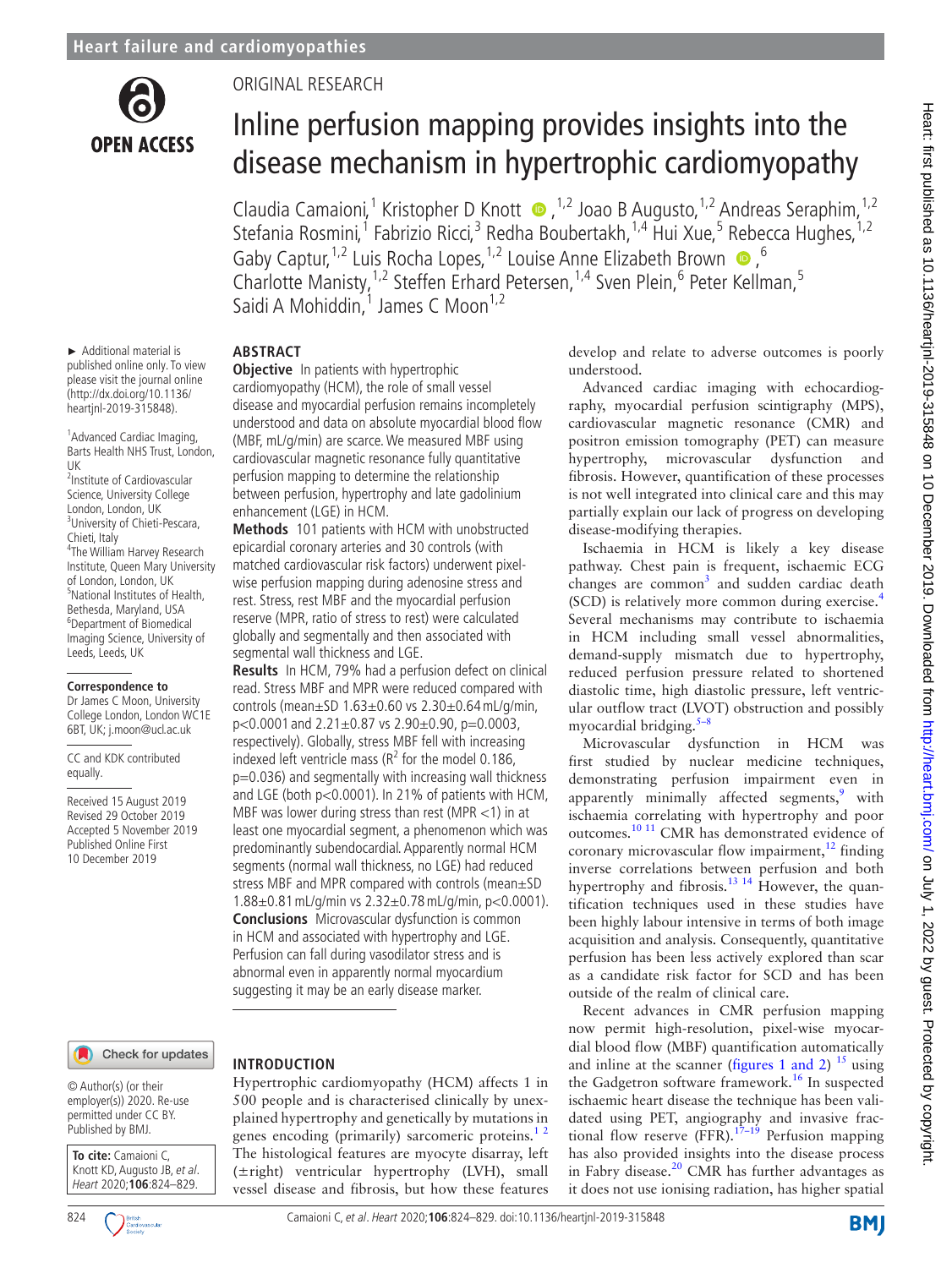

<span id="page-1-0"></span>**Figure 1** Perfusion maps. Base, mid and apical left ventricular slices (left to right) at peak stress (top) and rest (bottom) in a patient with apical hypertrophic cardiomyopathy. During stress, a circumferential mid to apical perfusion defect is observed, more severe at the apex, particularly in the endocardial layer where the stress myocardial blood flow (MBF) is lower than the rest. *Stress MBF values*: basal 1.51mL/g/ min, mid-ventricular 0.82mL/g/min and apical 0.53mL/g/min. *Rest MBF values*: basal 0.93mL/g/min, mid-ventricular 0.79mL/g/min and apical 0.77mL/g/min.

resolution than other imaging modalities and is becoming more widely available.

We sought to retrospectively quantify myocardial perfusion in clinically referred patients with HCM to better understand the relationship between perfusion, hypertrophy and LGE in the disease process. We hypothesised that perfusion in HCM would be related to markers of disease severity such as hypertrophy and LGE and that impaired perfusion may precede hypertrophy in some myocardial segments suggesting it is an early marker of disease.

## **Methods**

## **Study design and population**

Patients with HCM referred for stress CMR as part of standard clinical care at Barts Heart Centre (London, UK) were enrolled between June 2016 and June 2019. The diagnosis of HCM had been made previously based on conventional diagnostic criteria according to the European Society of Cardiology guidelines.<sup>2</sup>



**Figure 2** Stress perfusion maps and raw perfusion images. Example of a set of perfusion maps (A) and raw perfusion images (B) from a patient with hypertrophic cardiomyopathy. The perfusion defect is appreciated on visual read but the full extent of hypoperfusion is more readily seen on the perfusion maps. Global stress myocardial blood flow (MBF) is 1.38mL/g/min.

Patients were excluded if the they had epicardial coronary artery disease, defined as >50% diameter stenosis in a major coronary artery, by either invasive coronary angiography (56%) or CT (44%) within 3 months of CMR and compared with age, gender, body surface area (BSA) and cardiovascular risk factor matched controls.

Controls included a matched chest pain cohort referred for perfusion CMR. These were patients referred with cardiovascular risk factors (excluding history of myocardial infarction) and atypical chest but otherwise normal CMR (normal structure, function, no perfusion defect and no LGE). This cohort was used to control for other risk factors of microvascular dysfunction which might impair perfusion in patients with HCM independent of the HCM disease process. Study exclusion criteria were contraindications to CMR, adenosine or gadolinium. This study was performed in accordance with the principles of the Declaration of Helsinki and all participants gave written informed consent (217671 and/or 14/EE/0007).

## **Image acquisition**

CMR was performed using either a Magnetom Aera 1.5T or Prisma 3.0T system (Siemens Healthineers, Erlangen, Germany). A standard CMR protocol was used including cine images, stress and rest perfusion and late gadolinium enhancement. $^{21}$  All subjects abstained from caffeine for at least 12hours. Adenosine was infused for 4 min at 140 µg/kg/min (increased to 175 µg/kg/ min if there was no heart rate response and symptoms). At peak vasodilator stress a gadolinium-based contrast agent (Dotarem, Guerbet, Paris, France) was injected at a dose of 0.05mmol/kg at a rate of 4mL/s. Three short axis slices (base, mid and apex) were acquired during the first pass of contrast (60 measurements). The acquisition was repeated at rest, with the short axis cine stack acquired between stress and rest.

Perfusion mapping was performed automatically and inline as previously described.<sup>[15](#page-5-8)</sup> In brief, this was a single-bolus, dualsequence technique with a balanced steady-state free precession (bSSFP) pulse sequence readout. LGE images were acquired in long axis and short axis using a free-breathing bright blood single-shot bSSFP sequence with phase-sensitive inversion recovery reconstruction and motion correction. Sequence details are provided in the supplementary appendix.

## **Image analysis**

Offline analysis was performed using commercial software (cvi42, Circle Cardiovascular Imaging, Canada). The raw perfusion images were scored for the presence or absence of visual perfusion defects. Cine images, LGE and perfusion maps were analysed globally and segmentally according to the American Heart Association (AHA) 17 segment model (minus the apical cap, [figure](#page-2-0)  $3$ ).<sup>21</sup> The maximum end-diastolic wall thickness (excluding papillary muscles) was determined per segment and the maximum wall thickness globally listed. LGE was quantified using the 5 SD technique, where each slice is manually contoured and a region of interest is drawn in the 'remote' myocardium. The amount of LGE was calculated per segment and globally. Subsequently, each segment was scored as having visually confluent, diffuse or no LGE. Global (average across all pixels throughout the myocardium) and segmental MBFs (average of all pixels within each segment) were calculated inline from the perfusion maps (where each pixel encodes MBFs in mL/g/min). For each slice, the endocardial and epicardial borders were contoured automatically using a machine learning approach [\(figure](#page-2-1) 4). The myocardial perfusion reserve (MPR) was calculated as the ratio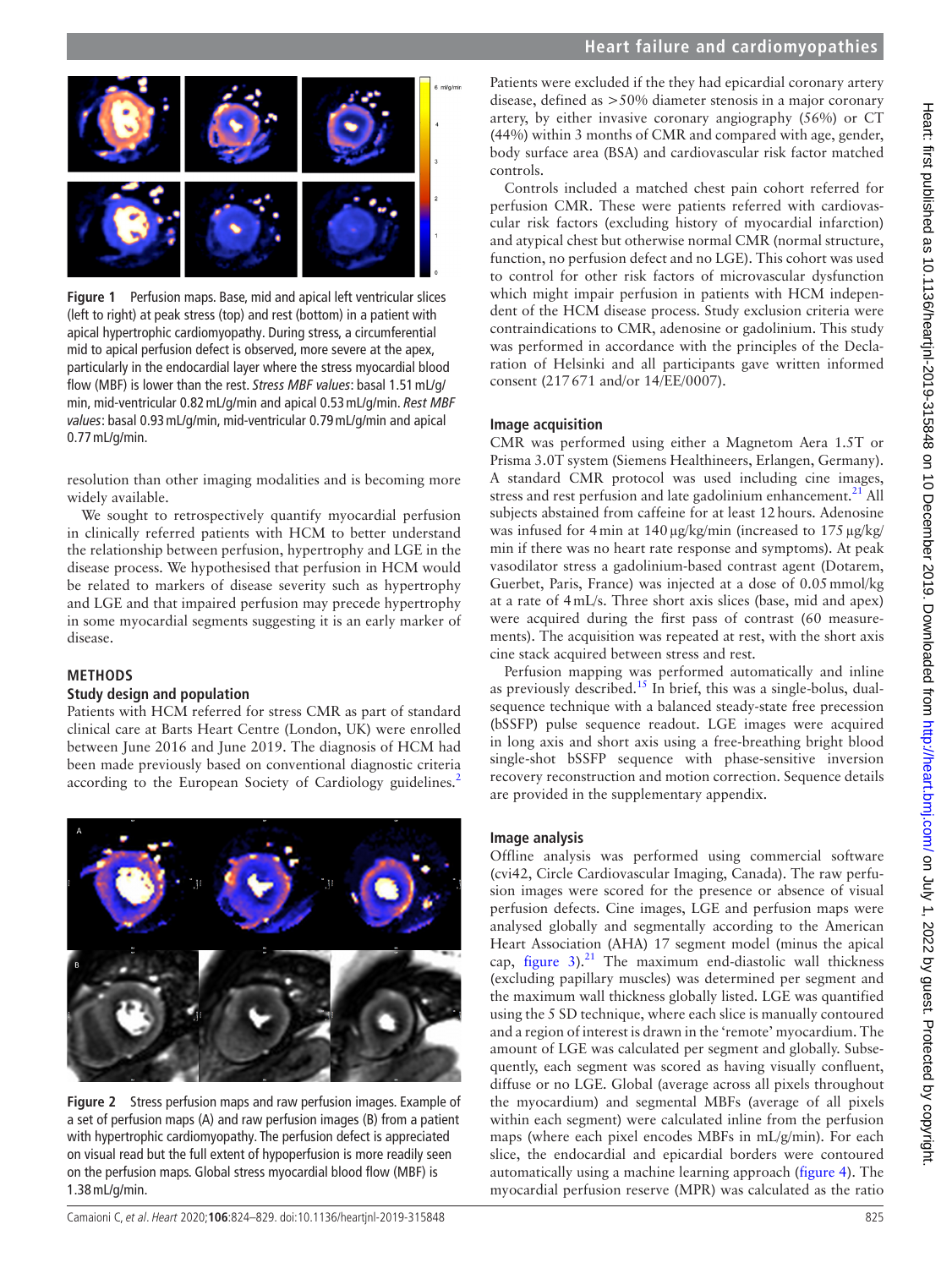## **Heart failure and cardiomyopathies**



<span id="page-2-0"></span>**Figure 3** Image analysis. Correlation among stress myocardial blood flow (MBF; A–D), rest MBF (E–H), wall thickness (WT) (I–L) and late gadolinium enhancement (LGE) (M–P). Each row shows a short-axis view (from left, base-mid-apex) and the corresponding 16 segment bullseye. Values are expressed using a specific colour look-up table for MBF (D, H), WT (L) and LGE where value is percentage of enhanced pixels per segment (P).

of stress to rest MBF. Each segment was also divided into endocardial (inner 50%) and epicardial (outer 50%) regions. Each component of the analysis was performed by two independent observers blinded to other CMR parameters.

#### **Statistical analysis**

Statistical analysis was performed using SPSS (V.25, IBM). Categorical data were presented as frequencies and percentage, continuous as mean±SD or median and IQR as per normality. The Student's t-test was used for parametric data, Mann-Whitney U test for non-parametric and  $\chi^2$  for categorical variables. Regression analysis was used to determine the factors associated with perfusion in the HCM subjects. The analysis was performed on both a global (subject level) and segmental level (where the effect of wall thickness and LGE on perfusion was assessed on a segment basis). A mixed effects linear regression model was used at the segmental level to control for within-subject dependency (subjects included as the random effect).



<span id="page-2-1"></span>**Figure 4** Perfusion map automatic segmentation using machine learning. Basal, mid and apical (left to right) short-axis left ventricular (LV) slices demonstrating automatic segmentation using machine learning. The yellow segments are the starting point for each slice (ie, segments 1, 7, 13) and the green segments are the second segment in each slice, allowing easy quality control. The remaining segments are contoured red.

<span id="page-2-2"></span>**Table 1** Characteristics of patients with hypertrophic cardiomyopathy (HCM) and controls

|                                 | <b>HCM</b>      | Controls        |         |
|---------------------------------|-----------------|-----------------|---------|
|                                 | $n = 101$       | $n = 30$        | P value |
| Age (years)                     | $49.7 \pm 12.1$ | $51.5 \pm 14.1$ | 0.48    |
| Male, n (%)                     | 82 (82)         | 23(77)          | 0.60    |
| BSA(m <sup>2</sup> )            | $2.03 + 0.26$   | $1.97 + 0.21$   | 0.32    |
| Diabetes, n (%)                 | 17(17)          | 7(23)           | 0.43    |
| Hypertension, n (%)             | 44 (44)         | 12(40)          | 0.83    |
| Dyslipidaemia, n (%)            | 21(21)          | 7(23)           | 0.80    |
| LVEDVi $(mL/m2)$                | $72.9 + 14.1$   | $77.1 \pm 19.8$ | 0.19    |
| LVEF $(% )$                     | $74.1 + 7.7$    | $64.8 + 9.3$    | < 0.001 |
| LV mass indexed $\frac{q}{m^2}$ | $87.0 + 28.3$   | $55.0 \pm 13.0$ | < 0.001 |
| LGE, $n$ $(\%)$                 | 49 (49)         | 0(0)            | < 0.001 |
| Stress MBF (mL/g/min)           | $1.62 + 0.60$   | $2.31 \pm 0.64$ | < 0.001 |
| Rest MBF (mL/g/min)             | $0.79 + 0.24$   | $0.82 + 0.25$   | 0.47    |

Data are presented as mean±SD unless stated. P values in bold are statistically significant.

BSA, body surface area; LGE, late gadolinium enhancement; LVEDVi, left ventricle end-diastolic volume indexed for BSA; LVEF, left ventricular ejection fraction; MBF, myocardial blood flow.

## **Results**

## **Population**

In total, 101 patients with HCM (male 82%, mean age  $49.7 \pm 12.1$ ) and 30 patient controls (male 77%, mean age  $51.5 \pm 14.1$ ,  $p=0.60$  and  $p=0.48$ , respectively). The HCM clinical phenotype was asymmetric septal hypertrophy in 80 (79.2%), concentric in 13 (12.9%) and apical or apical predominant in 8 (7.9%). No patient had undergone septal reduction therapy (myectomy or alcohol ablation) and no patients had a cardiac implantable electronic device. Seventy-one patients (70.3%) were scanned at 1.5T and 30 (29.7%) were scanned at 3.0T.

Compared with the control cohort, the patients with HCM had higher indexed left ventricle (LV) mass, maximum wall thickness and ejection fraction (EF) ([table](#page-2-2) 1). There was no difference in end-diastolic volume (EDV). Forty-nine patients with HCM had LGE (48.5%) and there were perfusion defects in 79 (78.2%) on clinical read. In the HCM group, LVOT obstruction was present under scanning conditions in 17 (16.8%).

#### **Quantitative perfusion analysis**

Global stress MBF and global MPR were lower in HCM than controls (MBF  $1.63\pm0.60$  mL/g/min vs  $2.30\pm0.64$  mL/g/min, p<0.001; MPR  $2.21 \pm 0.87$  vs  $2.90 \pm 0.90$ , p<0.001) with no difference at rest  $(0.79 \pm 0.24$  and  $0.82 \pm 0.24$ , p=0.47) ([figure](#page-3-0) 5). Although 78% of patients with HCM had a perfusion defect on visual analysis, there was no difference between the global stress MBF of those with a perfusion defect and those with no perfusion defect  $(1.61\pm0.59 \text{ mL/g/min}$  vs  $1.70\pm0.66 \text{ mL/g/m}$ min, p=0.522). There was no difference in global perfusion in patients scanned at 1.5T vs 3T (1.61 mL/g/min vs 1.68mL/g/ min, respectively,  $p=0.552$ ).

In HCM, stress MBF was lower in the subendocardium versus subepicardium  $(1.38\pm0.57 \text{ mL/g/min}$  vs  $2.32\pm0.97 \text{ mL/g/min}$ , p<0.001), but rest not significantly different ([figures](#page-1-0) 1 and [2\)](#page-1-0). This stress developed transmural gradient also occurred in controls  $(2.20\pm0.61 \,\mathrm{mL/g/min}$  vs  $3.24\pm0.94 \,\mathrm{mL/g/min}$ ,  $p < 0.001$ ).

A multivariate linear regression analysis was performed to see the factors contributing to perfusion in patients with HCM on a global (whole heart) basis. Included in the regression were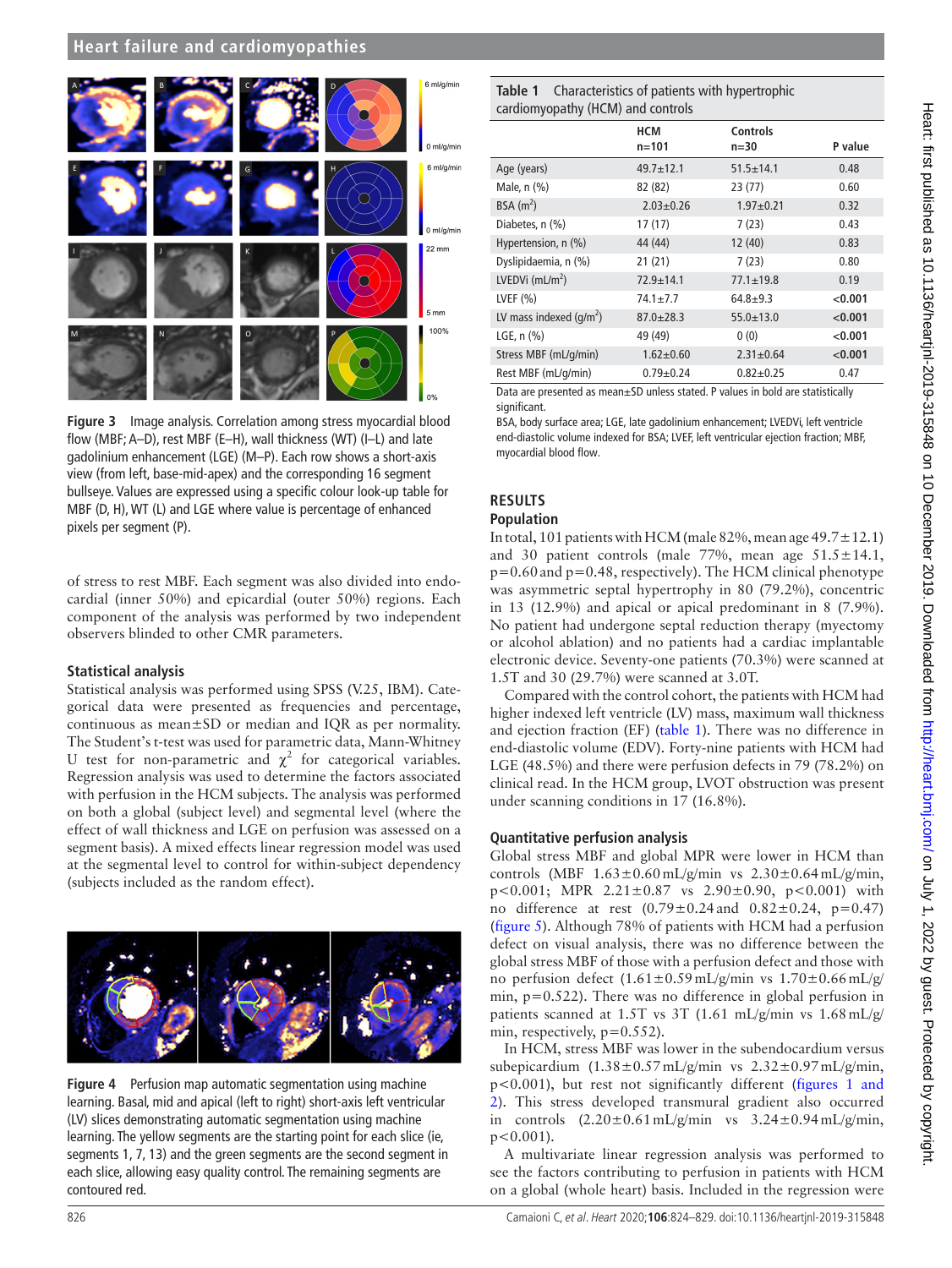

<span id="page-3-0"></span>**Figure 5** Global perfusion analysis. Differences in stress mean myocardial blood flow (MBF, blue), myocardial perfusion reserve (MPR, red) and rest MBF (green) between patients with hypertrophic cardiomyopathy (HCM) and controls. The bars display the 95% CIs. Stress MBF and MPR were lower in HCM than controls  $(1.63\pm0.60)$ vs 2.30±0.64mL/g/min and 2.21±0.87 vs 2.90±0.90, respectively, both p<0.0001). There was no difference in rest MBF (0.79±0.24 and  $0.82 \pm 0.24$ , respectively, p=0.47).

demographic factors (age, sex), comorbidities (hypertension, diabetes mellitus and dyslipidaemia) and CMR parameters (total LGE, EDV and mass indexed for BSA and EF). Of these, only increasing indexed LV mass was the only factor associated with reduced perfusion ( $\mathbb{R}^2$  for the model 0.186, p=0.036, [table](#page-3-1) 2) suggesting that reduced perfusion is mainly independent of currently measured parameters.

Analysis was also performed for each myocardial segment. On a per-segment basis, the parameters influencing stress MBF were determined using a multivariable linear regression model taking account within subject dependency. Both the percentage of myocardial late enhancement and wall thickness were associated with impaired MBF per segment (p<0.001 for both, [table](#page-3-2) 3). A further segmental analysis was performed comparing stress MBF in apparently 'normal' segments in the HCM cohort to the control group. When only LGE-free segments with a wall thickness <11mm were compared with controls, the stress

<span id="page-3-1"></span>**Table 2** Multiple linear regression model for the dependent variable global stress myocardial blood flow (MBF). Global stress MBF was independently influenced by indexed left ventricle (LV) mass

|                 | <b>Beta</b> | SE    | 95% CI lower<br>bound | 95% CI upper<br>hound | P value |
|-----------------|-------------|-------|-----------------------|-----------------------|---------|
| Constant        | 3.317       | 0.939 | 1.439                 | 5.184                 | 0.001   |
| Age             | $-0.009$    | 0.006 | $-0.210$              | 0.003                 | 0.135   |
| Sex             | $-0.101$    | 0.176 | $-0.451$              | 0.229                 | 0.569   |
| <b>Diabetes</b> | 0.138       | 0.168 | $-0.196$              | 0.472                 | 0.413   |
| Hypertension    | $-0.136$    | 0.130 | $-0.396$              | 0.123                 | 0.299   |
| Dyslipidaemia   | $-0.264$    | 0.161 | $-0.584$              | 0.057                 | 0.106   |
| <b>LVEDVi</b>   | 0.003       | 0.006 | $-0.009$              | 0.014                 | 0.653   |
| <b>LVEF</b>     | $-0.012$    | 0.009 | $-0.029$              | 0.006                 | 0.193   |
| IV mass-i       | $-0.006$    | 0.003 | $-0.013$              | 0.000                 | 0.044   |
| LGE             | 0.005       | 0.004 | $-0.002$              | 0.012                 | 0.170   |

 $R^2$ =0.186 for the model, p=0.036. P values in bold are statistically significant. LGE, late gadolinium enhancement; LVEDVi, left ventricle end-diastolic volume indexed for body surface area (BSA); LVEF, left ventricular ejection fraction; LV mass-i, left ventricle mass indexed for BSA.

<span id="page-3-2"></span>**Table 3** Mixed effects linear regression model, controlling for withinsubject dependency, for the dependent variable segmental stress myocardial blood flow (MBF)

|                |             |       |          | 95% CI lower 95% CI upper |         |
|----------------|-------------|-------|----------|---------------------------|---------|
|                | <b>Beta</b> | SE    | bound    | bound                     | P value |
| Intercept      | 2.269       | 0.070 | 2.134    | 2.409                     | < 0.001 |
| Wall thickness | $-0.050$    | 0.004 | $-0.060$ | $-0.043$                  | < 0.001 |
| LGE            | $-0.006$    | 0.001 | $-0.008$ | $-0.004$                  | < 0.001 |

Wall thickness and percentage late gadolinium enhancement (LGE) per segment were treated as continuous variables and were independently associated with stress MBF. P values in bold are statistically significant.

MBF remained significantly lower (1.88±0.81mL/g/min vs  $2.32 \pm 0.78$  mL/g/min, p<0.001).

In HCM, stress flow paradoxically lower than rest (MPR <1) was observed in at least one AHA segment in 21 patients (21%) (example in [figure](#page-1-0) 1). The finding was more common with increasing wall thickness and LGE (only 1.8% of segments with MPR <1 had normal wall thickness and no LGE). An MPR <1 was mainly a subendocardial phenomenon (subendocardial, transmural, subepicardial: 16.3%, 5.6% and 4.7% of segments) meaning a subendocardial MPR <1 occurred in at least one segment in 43 (42.6%) patients.

Segments with visually confluent LGE had a mean stress MBF 1.31mL/g/min, segments with diffuse LGE 1.38mL/g/min, segments with LVH but no LGE 1.48mL/g/min and segments with no LGE or LVH 1.88mL/g/min. There was no significant difference in the stress MBF of confluent versus diffuse LGE (p=0.352). Confluent LGE had lower stress MBF than LVH segments without LGE ( $p=0.015$ ) but this did not reach significance for diffuse LGE (p=0.054).

## **Discussion**

In this largest quantitative CMR perfusion study published in HCM to date, we have shown that microvascular dysfunction is common and somewhat underappreciated in HCM with 78% of patients having perfusion defects on clinical read. Also, global MBF was low throughout the population. The perfusion abnormalities are not explained by epicardial coronary disease or conventional cardiovascular risk factors, and only partly explained by LGE and hypertrophy, occurring even in the absence of both. Stress MBF is however lowest in the most hypertrophied and fibrotic segments and perfusion can actually fall during stress (giving an MPR  $\lt$ 1). This was a relatively common finding, with over one-fifth of patients having at least one myocardial segment with a lower stress blood flow.

Our results support the previous literature of perfusion in HCM using different modalities over decades.<sup>9</sup> <sup>11-14 22-24</sup> Initial (non-quantitative) assessment was performed using MPS. O'Gara *et al* in 1987 found visual stress-induced perfusion defects in 41/72 (57%) patients with HCM.<sup>25</sup> The perfusion defects seen were independent of patients' symptoms. Furthermore, visual perfusion defects have been shown to be associated with an abnormal blood pressure response to exercise $26$  and to improve with medical therapy with verapamil. $^{27}$  In our study, the per cent of patients with perfusion defect was higher than this at 78%. This may reflect improvements in sensitivity in detection of perfusion defects using latest CMR technology or the fact that this was a clinically referred patient population.

Quantitative perfusion using PET has also investigated MBF in HCM. Camici *et al* investigated 23 patients with HCM and found that they had impaired perfusion reserve compared with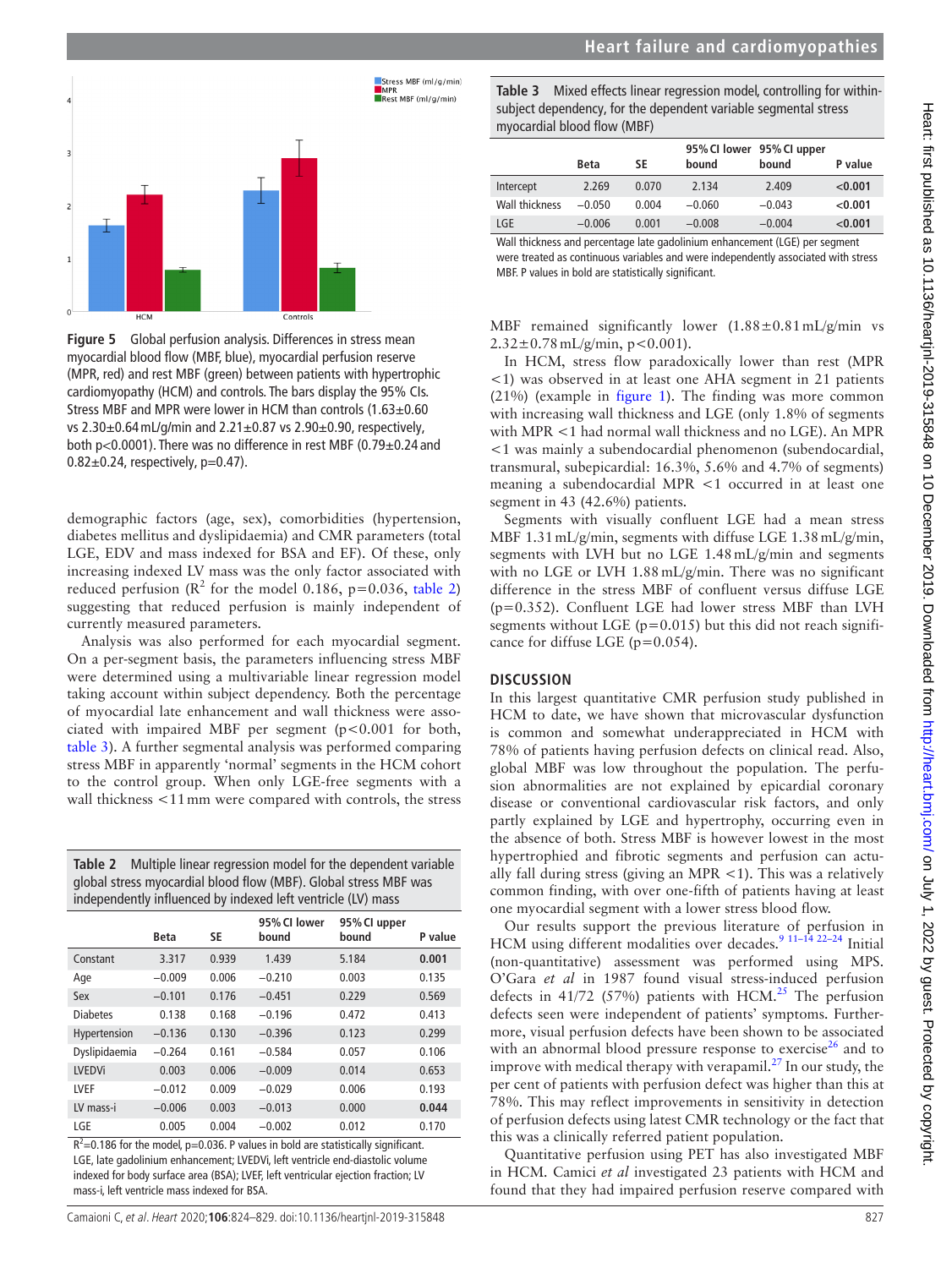a comparator cohort, even in the non-hypertrophied LV-free wall.<sup>[9](#page-5-4)</sup> There is also prognostic information encoded in MPR as determined by PET and those with impaired perfusion have worse outcomes.<sup>[11](#page-5-17)</sup>

The evidence base for quantitative perfusion CMR is more limited but increasing in recent years. Petersen *et al* investigated 35 patients with HCM finding impairment in stress MBF correlating with fibrosis and wall thickness predominately affecting the subendocardium. These findings are consistent with what we have found. However, we additionally found that perfusion abnormalities could even be present in segments that were non-hypertrophied and contained no LGE.<sup>12</sup> <sup>13</sup> To our knowledge, this is the largest CMR quantitative perfusion study, with prior cohorts including 30–40 patients and similar to the largest quantitative PET study of 100 patients.<sup>[28](#page-5-18)</sup>

Ismail *et al* investigated 35 patients with HCM using a pixelwise quantification approach with similar findings.<sup>13</sup> As well as being a larger cohort, perfusion techniques have developed, here using the single-bolus, dual-sequence approach to overcome arterial input function clipping, automated motion correction requiring no uncomfortable breath holds, inline map reconstruction and automated flow quantification (within 30s) with no user input for global, regional or subsegmental flow data extraction.<sup>[15](#page-5-8)</sup> Other small HCM cohorts have used either semiquantitative or the dual-sequence approach with broadly consistent results.<sup>[14 24](#page-5-19)</sup> We found an inverse correlation between MPR or stress MBF and both wall thickness and LGE. However, these associations were relatively modest, and even myocardial segments without LVH or LGE had impaired perfusion, suggesting that microvascular dysfunction is substantially independent of macroscopic scar and hypertrophy, and may be an important marker in early HCM. There have been pathological studies looking at ischaemia in HCM. Basso *et al* looked at 19 patients with HCM with SCD.<sup>[29](#page-5-20)</sup> They found abnormal intramural small vessels in the myocardium and evidence of all stages of ischaemia from acute to chronic appearances even in the absence of epicardial coronary artery disease, and postulated that HCM replacement fibrosis is triggered by myocardial ischaemia with combination of disarray and ischaemia being the arrhythmic substrate. In another autopsy study of 72 patients Varnava *et al* found a poor correlation between small vessel disease and LVH and there was evidence of small vessel disease even in children.<sup>[5](#page-5-3)</sup>

A striking finding was that stress flow in HCM could be paradoxically lower than rest in HCM. A perfusion reserve <1 has previously been observed and thought to be related exclusively to scar<sup>14</sup> or modelling artefact. Here, it mostly occurred in the endocardial layer (16.3% of all myocardial segments) and was associated with increased LGE and wall thickness. However, LGE and hypertrophy cannot fully explain the phenomenon and a small per cent (1.8% transmural or 6.9% subendocardial segments) of this MPR <1 segment was free from LGE and LVH. There are multiple possible explanations for perfusion falling during vasodilator stress. Macroscopic steal appears unlikely as the areas of hypoperfusion are large but microscopic steal remains possible. Another explanation would be an altered myocardial vasomotor response to adenosine in HCM. The vascular response to adenosine is organ specific (eg, splenic vasoconstriction, myocardial vasodilatation) and modification of the myocardium in disease could play a role. Another possibility would include a mechanical explanation with prolonged regional systole and altered myocardial mechanics secondary to a vasodilatation-induced tachycardia inducing perfusion defects.<sup>7</sup>

In this study we have demonstrated a transmural perfusion gradient in subjects at stress, where the subendocardial perfusion

is reduced relative to the subepicardium. This is consistent with previous microsphere studies using animal models $3031$  and CMR studies in health and disease.<sup>32 33</sup> In contrast, PET studies have suggested that at stress the subendocardium is more highly perfused than the subepicardium. $34 - 35$  Possible explanations include differences in the spatial resolution of the techniques or other method-specific factors which influence the perfusion data for PET and CMR.

Our study is limited by the fact that our patient population was clinically referred for scans which may put them into a higher risk category. Additionally, all were recruited from a tertiary centre that includes specialist cardiomyopathy services. Similar to other studies, there was no tissue correlation and our cohort was not designed for prognostic endpoints. Vasodilator stress demonstrates areas of hypoperfusion and is one step remote from ischaemia but the link between these concepts has been made previously.

In conclusion, using fully quantitative CMR perfusion mapping incorporated into a clinical workflow, we have demonstrated the role of microvascular dysfunction in HCM and that while this is statistically strongly associated with regional hypertrophy and fibrosis, these processes explain only a small amount of myocardial stress blood flow heterogeneity. Flow was noted to actually fall during vasodilator stress and can be abnormal even in remote (no LVH, no LGE) myocardium suggesting microvascular dysfunction may occur early in phenotype development. CMR perfusion mapping is a useful new tool to investigate the pathophysiology of cardiomyopathy, making evaluating ischaemia a testable SCD risk factor and a potential therapeutic target.

## **Key messages**

### **What is already known on this subject?**

► Hypertrophic cardiomyopathy (HCM) is a common genetic cardiomyopathy in which there is myocyte disarray, left ventricular hypertrophy, small vessel disease and hypertrophy.

#### **What might this study add?**

► This study has shown that microvascular dysfunction is common in HCM and worsens with increasing disease severity (hypertrophy and fibrosis). Perfusion can actually fall with vasodilator stress and can be abnormal even in apparently normal myocardium suggesting it may occur early in the disease process.

#### **How might this impact on clinical practice?**

► Quantitative perfusion cardiovascular magnetic resonance is becoming routine in clinical practice and may be useful in detecting early disease in HCM, could act as a testable risk factor for sudden cardiac death and be a potential therapeutic target.

**Acknowledgements** This work using the Barts BioResource forms part of the research areas contributing to the translational research portfolio of the Biomedical Research Centre at Barts which is supported and funded by the National Institute for Health Research. Similar Biomedical Research Centre support is via University College London Hospitals also funded by the National Institute for Health Research.

**Contributors** CC and KDK contributed equally to this work. CC, KDK and JCM drafted the article, and contributed to the conception and design of the work and final approval of the version to be published. CC, KDK, JBA and AS contributed to data collection. CC, KDK, SR, FR, RB, HX and PK contributed to the data analysis and interpretation. HX, RH, GC, LRL, LAEB, CM, SEP, SP, PK and SAM contributed to the critical revision of the article.